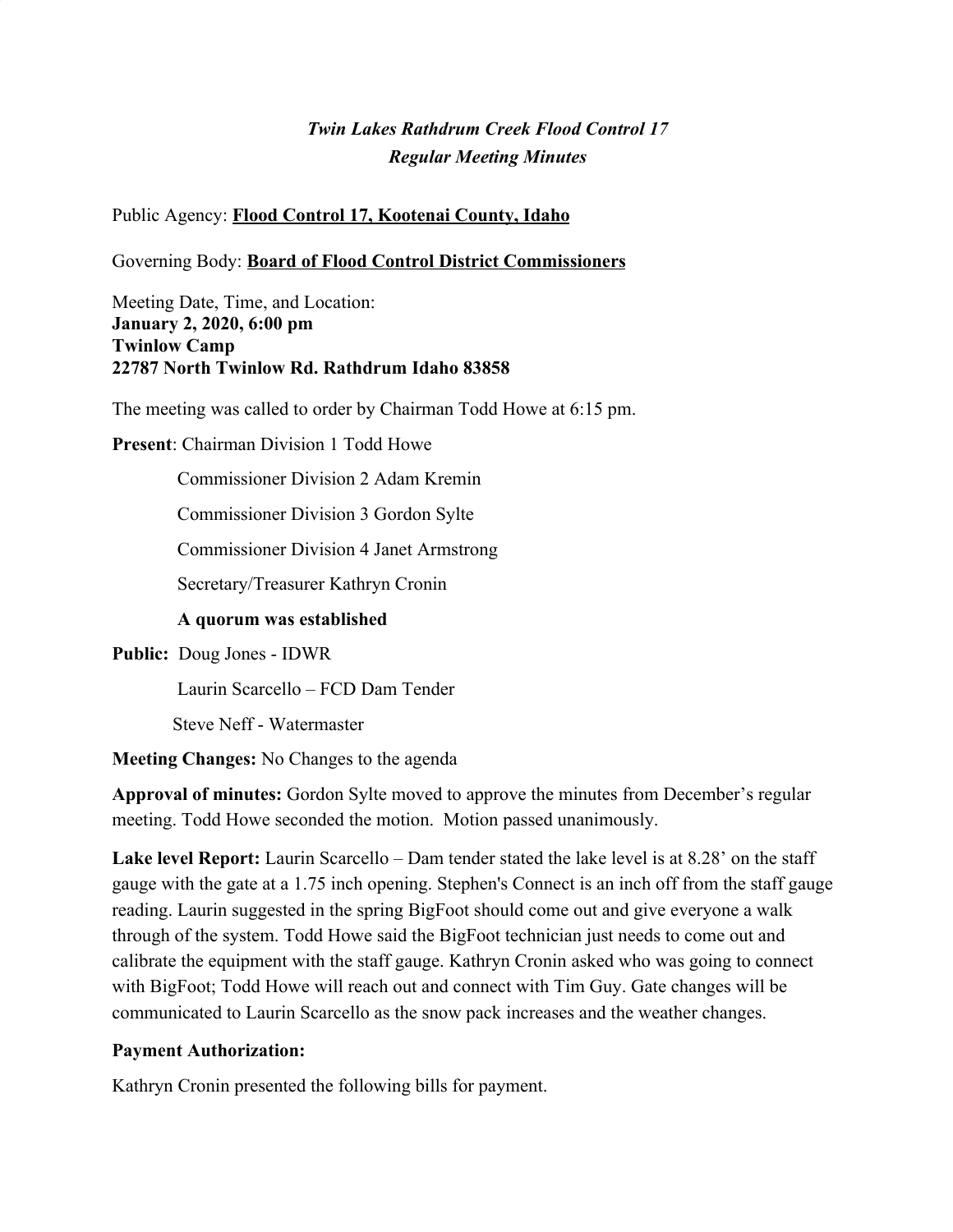Laurin Scarcello - Payroll \$608.45, Kathryn Cronin - Payroll \$419.04, All Terrain Specialties LLC - Rathdrum Creek Clearing \$3,800, Avista - Utilities \$28.38, CDA Press - Legal Notice \$20.10, Twinlow Camp - December and January Rent \$200, Todd Howe - Reimbursement for Wix Website Subscription \$156.

Todd Howe made a motion to authorize payments. Janet Armstrong seconded the motion. The motion passed unanimously.

## **Review of bank Statements & Financial records.**

December's bank statement was reviewed by all of the commissioners. The reconciled bank account statements for Checking and Savings from QuickBooks were also reviewed.

#### **Correspondence review**

Kathryn Cronin reviewed the correspondence to the Flood Control District with the commissioners. An email from Wix said the card on file would be charged in January for the domain subscription. Currently, the credit card on file is Bobbie Hunsinger's. At the end of the meeting, Todd Howe will give his card information to Kathryn so his card will be charged for the website subscription. A letter from RLI Insurance stated the surety bond for the Flood District had been cancelled. Kathryn Cronin will call , send in payment, and have the bond reinstated and will add the new commissioners to the surety bond.

Todd Howe reiterated the need for communication on the group text, saying the commissioners should know and agree to any opening or closing of the dam gate. In some cases, it may be necessary to act within a short time frame. If this happens, only three commissioners need to respond before action is taken.

## **Old Business:**

## **Weather Station at the Dam (Gordon Sylte, Steve Neff)**

Steve Neff did not get a chance to connect with Tim Guy at BigFoot about the weather station. Gordon Sylte said cost may vary depending on what kind of weather station unit the Flood Control District decides it needs. He got one for Christmas from his daughter, and it didn't cost \$5,000. He wondered if it would be worth buying a couple smaller units rather than one larger unit. More conversation will happen at the next meeting.

## **Rathdrum Creek Debris Clearing – Update**

All Terrain Specialties LLC cleared debris up through town to Gordon Sylte's property. Colton Kremmer is willing to do more work in the future. There is always more work that can be done, but for now the debris clearing has reached a stopping point. Laurin Scarcello mentioned Dave was particularly happy with the debris clearing and is happy to help get work done in the future. Laurin also mentioned working with the contractor to map out problem spots and create a list of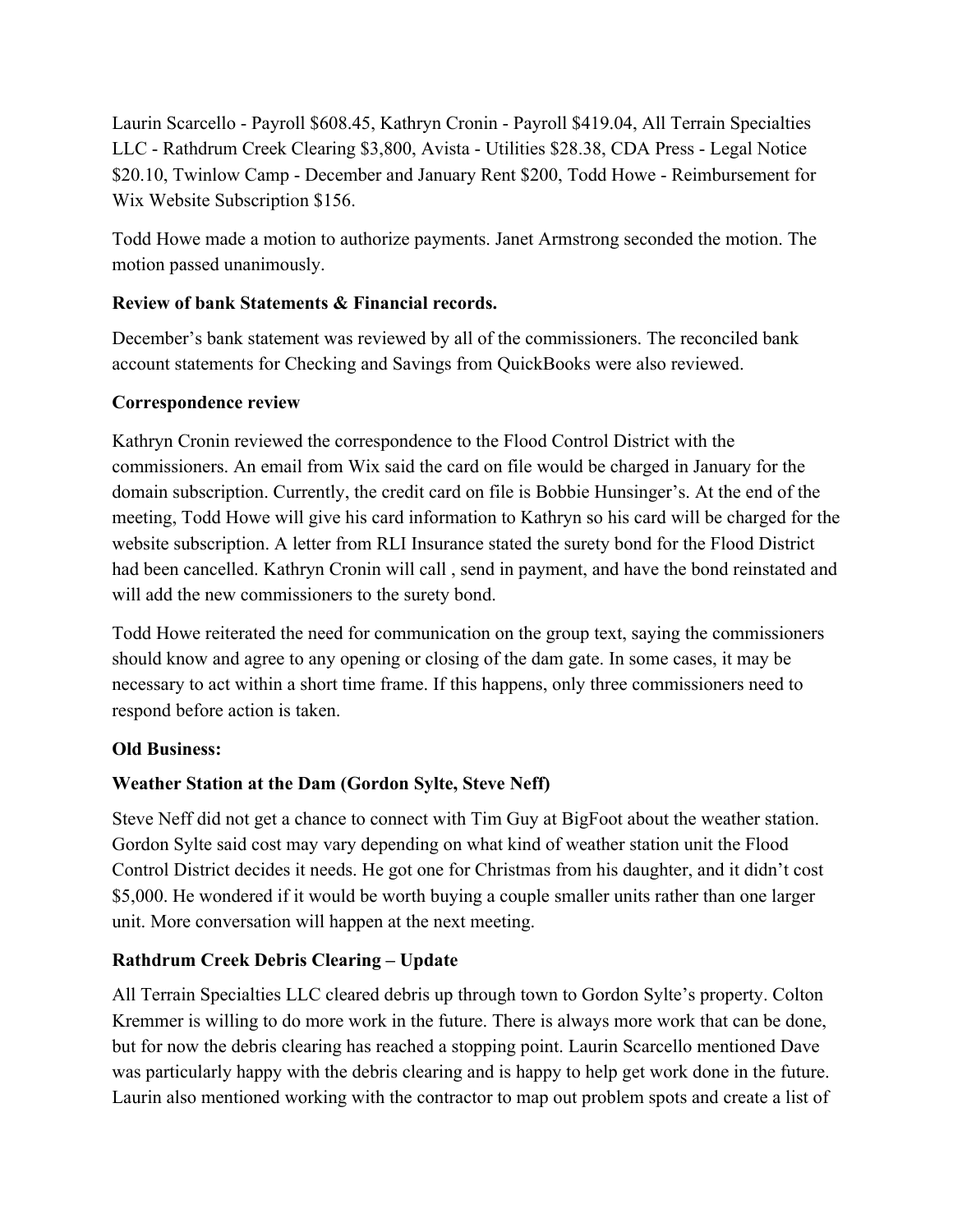neighbors for the future. Doug Jones said an annual log of the work done through Rathdrum Creek would be beneficial for future contractors and commissioners.

## **Temporary Roof Over Sensors (Laurin Scarcello)**

Laurin Scarcello said the Aluminum Roof Cover built by Weld It is finished and ready to be installed. He turned over the W-9 for Weld It along with the invoice totalling \$650. Payment will be completed once the temporary roof is installed over the sensors.

#### **New Business:**

## **Information on Snow Pack and Lake Level Curves (Todd Howe)**

Todd Howe brought copies of the Greenacres Plan and charts of the lake levels and gate openings from the past three to four years. These were to familiarize and educate the new commissioners on snowpack and the lake level curves. The goal is to figure out how much water from the snowpack goes into the lake and when. Todd Howe doesn't want to be stuck like last year, dumping too much CFS through the gate. Laurin Scarcello said the goal right now would be to stick around 8ft but not above 8.6ft. Todd Howe would like to not hit 8.5ft.

Doug Jones offered to send over graphs and charts from IDWR from the last two years of lake levels, precipitation, etc. Todd Howe wondered why the information collected by the Stevens Connect can't be saved and used, another topic to ask Tim Guy from BigFoot. Gordon Sylte said Dan Park is another good resource for information on the snowpack and lake level variance. Todd Howe wants to be able to use the collected data to start charting patterns, but did say the levels coincide with the Greenacres Plan. All this can help with the commissioners' decision to open the gate in order to keep the lake level steady.

Laurin Scarcello said it's good to note lower lake levels can help prevent algae blooms, because it gets frost and sun to plant roots which are usually covered up. Steve Neff mentioned the Verizon camera up at Fish Creek could get reactivated and moved to another location. It would be another way to keep an eye on things and could indicate how precipitation - rain and snow and lake levels are trending upward. He also mentioned the speed at which the snow comes off is more unpredictable now due to logging.

Todd, based on the projected snow and rain in the forecast, recommended the gate be opened more, starting with a 3 inch opening and adjusting in the future as necessary. All commissioners agreed.

## **Sump Review, County and Aquifer Protection Board (Gordon Sylte)**

Gordon Sylte wanted to go over the sump project - the plan was to clean out and expand the sump, but the Flood District had run out of money and the time. He wondered if there had been any communication with the Tevis family about the incomplete project and if there are any plans